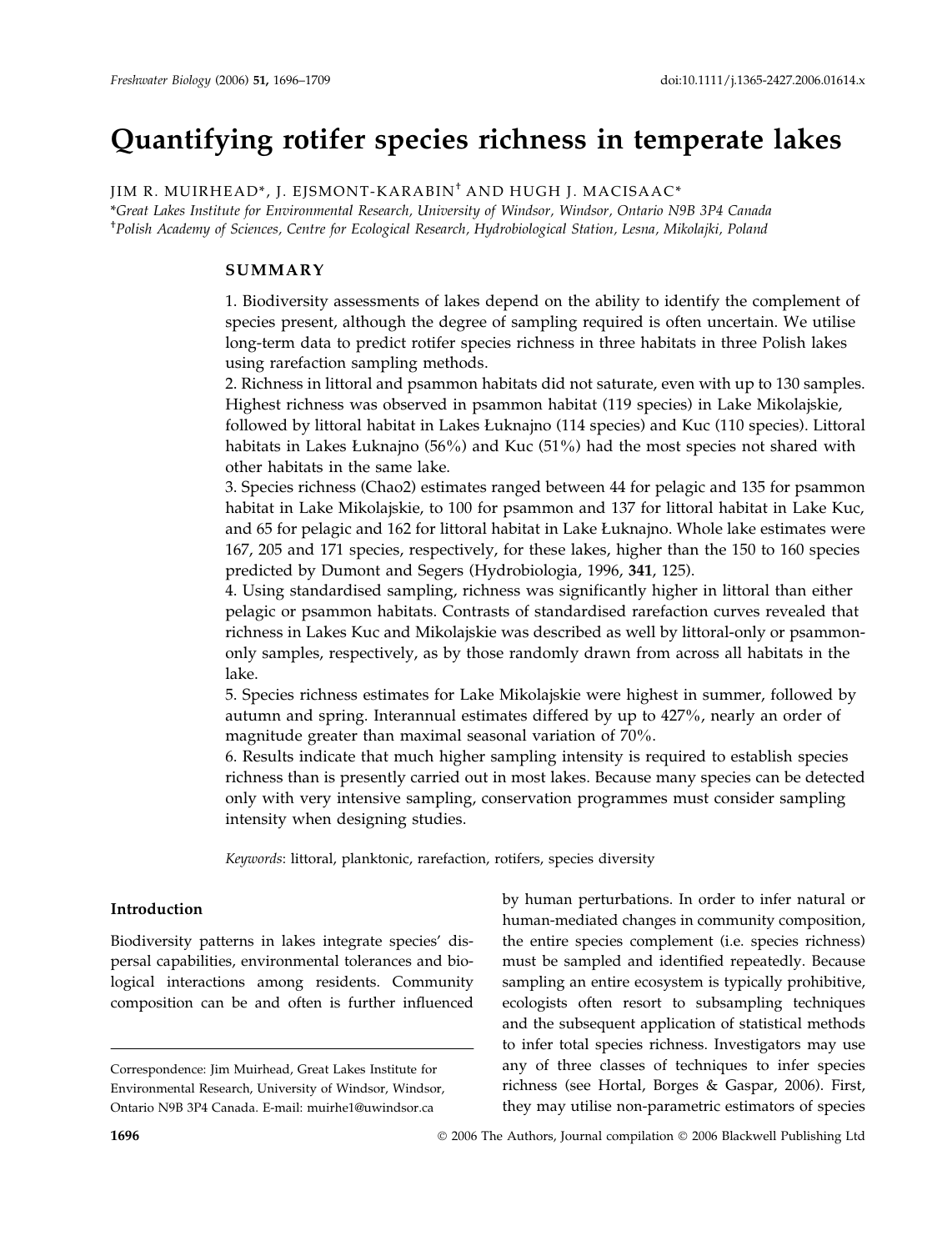abundance or species occurrence patterns in samples. These estimators have been developed to correct for systematic bias in underestimating total species richness, such as the sum total of species observed pooled across samples (e.g. Walther & Moore, 2005). Several methods have been developed to estimate species richness from samples (e.g. Smith & van Belle, 1984) or modified from mark-recapture situations where the distribution of species among samples is equivalent to that of individuals sampled at different points in time (Chao, 1987). Chao, Jackknife and bootstrap estimators are based on the observed frequency of rare species in the community and add the number of species that occur in only one or two samples to the observed total species richness in the case of the jackknife estimator, or add the proportion of samples that have a particular species present for bootstrap estimation to correct the bias (Smith & van Belle, 1984; Chao, 1987).

Second, investigators may develop parametric models of relative species abundance distributions, following which the complement of remaining, unidentified species can be extrapolated. Commonly used distributions associated with this approach are the lognormal and log-series in which the complement of species is extrapolated through integration of each distribution.

Third, they may fit asymptotic equations to describe the relationship between cumulative species richness and sampling effort. Total species richness is then extrapolated based upon an infinite sampling size. Commonly used functions include modified logarithmic, modified power, negative exponential and Weilbull (see Walther & Moore, 2005 with references therein). The Michaelis–Menten function, derived to model enzyme kinetics, has received considerable attention as it is a relatively simple function with only two fitted parameters and has often been used in describing asymptotic curves of species richness (e.g. Colwell & Coddington, 1994; Keating & Quinn, 1998).

Unlike estimators of total species richness that are based on the entire pool of samples, species accumulation or rarefaction curves describe the relationship between the number of species accumulated and sampling effort. This relationship then allows for comparisons of species richness accumulation among different sites or communities, standardised for differences in sample sizes (e.g. Colwell & Coddington, 1994; Colwell, Mao & Chang, 2004). Two types of species richness accumulation curves may be developed. First, a species-accumulation curve describes the relationship between cumulative number of species and the number of individuals censused in a single sample. Second, a sample-accumulation curve describes cumulative species richness when samples are sequentially and randomly added from replicated sets of samples. The former relationship can be described as an individual-based rarefaction curve, the latter as a sample-based rarefaction curve (Colwell, Mao & Chang, 2004). One benefit of sample-based rarefaction curves is that they incorporate between-sample heterogeneity, unlike their individual-based counterparts (Gotelli & Colwell, 2001; Ugland, Gray & Ellingsen, 2003).

Rarefaction sampling has an extensive history in terrestrial ecology (for recent examples see Colwell et al., 2004; King & Porter, 2005; Wunderle, Henriques & Willig, 2006). Aquatic ecologists have used rarefaction sampling for studies on marine ecosystems (Ugland et al., 2003; Vallet & Dauvin, 2004; George, 2005), rivers (McCabe & Gotelli, 2003; Koel, 2004) and lakes (Benson & Magnuson, 1992; Allen et al., 1999; Willis & Magnuson, 2000; Wolfe, 2003; Bouchard, Gajewski & Hamilton, 2004). Despite the usefulness of this technique, its application to zooplankton assemblages has been infrequent (but see Dumont & Segers, 1996; Arnott, Magnuson & Yan, 1998).

Dumont & Segers (1996) analysed cladoceran and rotifer species richness patterns in North America, South America, Europe and Africa using hyperbolic regression and Chao's non-parametric (see Methods) estimator. Rotifer species richness was better characterised than that of cladocerans (Dumont & Segers, 1996). These analyses suggested that temperate lakes should contain between 150 and 160 rotifer species, whereas tropical lakes should contain in excess of 210 species. The authors noted that assessment of species richness in a Brazilian lake was, however, encumbered by seasonal succession of species. Similarly, Arnott et al. (1998) noted that species richness of cladocerans in Canadian Shield lakes increased with the number of seasonal, interannual and spatial samples collected, and that single samples recovered only 33% of the total estimated species complement.

In this study, we utilise rarefaction sampling to develop incidence-based species accumulation curves for rotifer species in three well-studied Polish lakes. We test the number of samples needed to characterise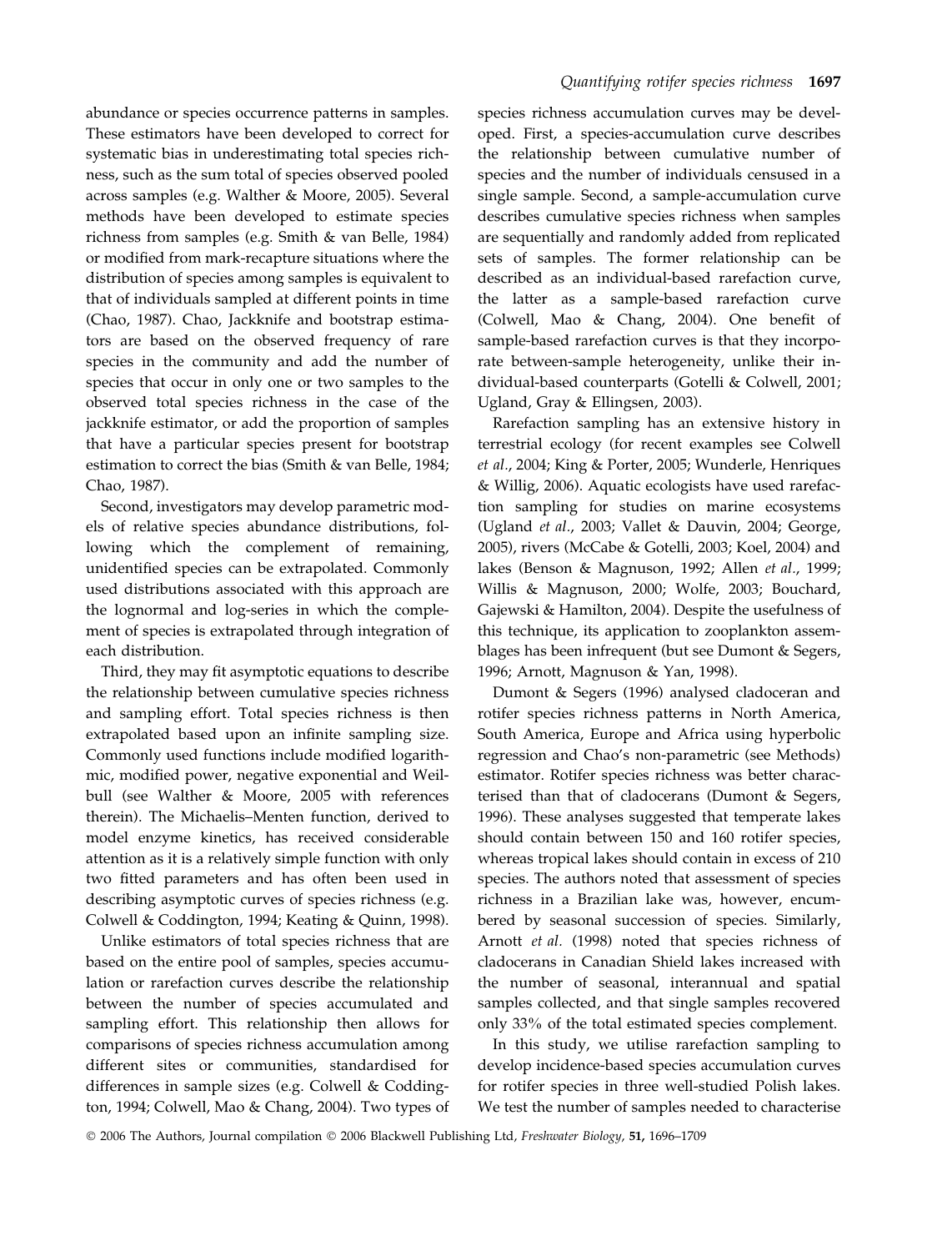rotifer species richness in different habitats within these lakes, whether different habitats and different lakes support similar levels of richness and whether sampling multiple habitats within one lake yields higher species richness than sampling only one habitat with the same sampling intensity.

#### Methods

#### Study sites

For this study, we selected three lakes from the Polish lake district for which biological composition has been well studied owing to cultural eutrophication concerns (e.g. Papinska, 1981; Karabin, Ejsmont-Karabin & Kornatowska, 1997; Pieczynska, Kolodziejczyk & Rybak, 1998; Ejsmont-Karabin, 2003, 2005). Study systems include mesotrophic Lake Kuc (53°49'N, 21°24′E), eutrophic Lake Mikolajskie (53°47′N,  $21^{\circ}36'E$ ) and meso-eutrophic Lake Łuknajno (53 $^{\circ}49'N$ , 2138¢E), all situated in the Great Masurian lakes district of north-eastern Poland. The lakes have respective areas of 99, 498 and 680 ha, respectively, and maximum depths of 28, 25.9 and 3 m (Brodzińska et al., 1999).

Samples were collected from littoral, pelagic and psammon habitats in Lake Kuc between 1996 and 2005, from littoral and pelagic habitats in Lake Łuknajno from 1985 to 2002, and from littoral, psammon and pelagic habitats of Lake Mikolajskie from 1985 to 2005. Pelagic zooplankton was collected with a 5-L sampler at random locations on the lakes. Samples were condensed by filtration through a 30-µm mesh net, fixed with Lugol's solution and later with formalin in a laboratory.

Littoral samples were collected from randomly located open water sites with a 1-L Patalas sampler and concentrated with a  $30$ - $\mu$ m mesh size plankton net. Sessile rotifers were collected together with their plant substratum by submerging a 1-L glass in a weedy station and arranging a few aquatic plants (or their fragments) loosely in it. Small fragments of leaves were examined under the microscope and sessile rotifers were identified and enumerated. The remaining macrophyte fragments were fixed with 2% formalin and filtered on a plankton net. Rotifers collected on the net were transferred into bottles and enumerated. These samples consisted of free-living rotifer species associated with vegetation.

Psammon samples (2 cm thick) were cut out with a sharp-edged cylinder (area  $= 28$  cm<sup>2</sup>) from random locations among three beaches. The samples were transferred to glass containers and rinsed six times with tap water. After sedimentation of sand grains (10 s), the sample was filtered through a plankton net. All rotifers were identified and enumerated in five subsamples, each equal to 5% of the sample. The first subsample was analysed alive and the remaining subsamples were fixed with 4% formalin. All samples were identified and enumerated by one individual, J. E-K., although cryptic speciation could influence richness estimates. Taxonomic keys used were Kutikova (1970); Koste (1978); Shiel & Koste (1993); Nogrady, Pourriot & Segers (1995); Segers (1995); Shiel (1995); De Smet (1996), and De Smet & Pourriot (1997).

#### Model development and analysis

To estimate total species richness in a lake, as well as habitat-specific richness in each lake, we developed sample-based rarefaction curves (as per Gotelli & Colwell, 2001) using the software EstimateS, v. 7.5 (Colwell, 2004). While there was a significant correlation ( $r = 0.22$ ,  $P < 0.001$ ,  $n = 498$ ) between the number of species identified in samples and the number of individuals counted, there was no significant difference in the number of animals counted between habitats (ANOVA,  $F = 1.09$ , d.f.  $= 2,495$ ,  $P = 0.34$ ). Mean numbers of animals counted were 2043 (461 SE) for littoral habitat, 2790 (241 SE) for pelagic habitat and 2175 (435 SE) for psammon. Thus, to the extent that counts varied, they were highest for pelagic and lowest for littoral, opposite the diversity patterns reported below (see Results).

For total lake species richness, samples from all habitats and dates for a single lake were randomised without replacement, selected (from  $n = 1$  to  $m$ , where  $m$  is equal to the total number of samples) and the cumulative number of different species tabulated. This procedure was repeated for each of 100 bootstrap iterations. The software provided estimates of rarefied species richness  $(S_{\text{MaoTaO}})$ , which is the expected species accumulation curve based on the data in lieu of a resampled total observed species  $(S<sub>obs</sub>)$  or sample-based rarefaction (Colwell *et al.*, 2004).

We also calculated two estimates of total species richness – the bias-corrected Chao2 and Jackknife2 –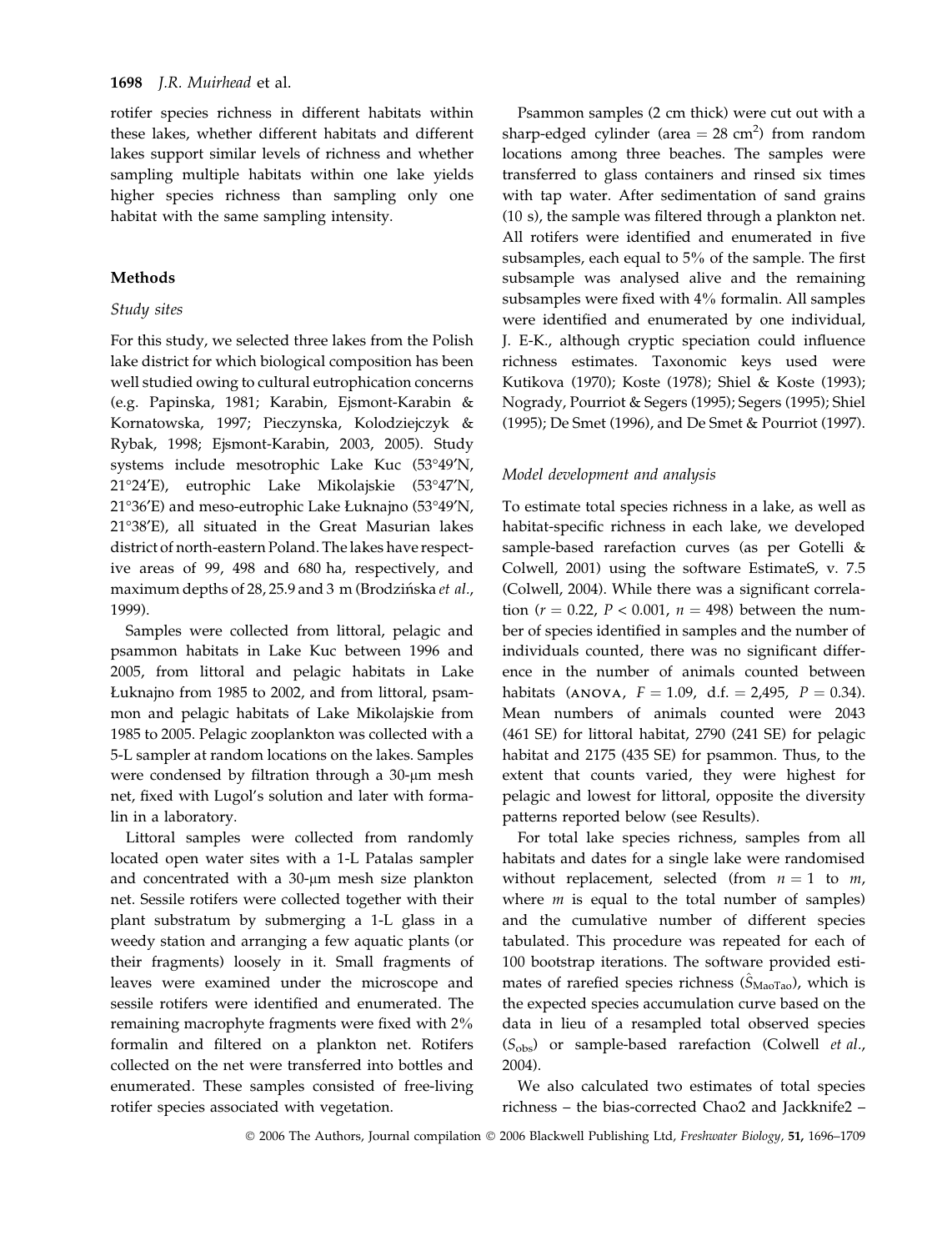that have been determined to be among the most reliable predictors for incidence data of this type (Hortal et al., 2006). Both of these estimators have been used to reduce the bias in underestimating species richness and have been shown to be accurate to true species richness relative to other non-parametric estimators, especially when based on small sample sizes and when the sampling scale is on the order of individuals or traps (Colwell & Coddington, 1994; Hortal et al., 2006). Walther & Moore (2005) reviewed estimator performance for a variety of taxa.

The bias-corrected Chao2 and Jackknife2 estimators of total species richness are respectively formulated as:

$$
S_{\text{chao2}} = S_{\text{obs}} + \left[\frac{m-1}{m}\right] \left[\frac{Q_1(Q_1 - 1)}{2(Q_2 + 1)}\right]
$$

and

$$
S_{\text{jack2}} = S_{\text{obs}} + \left[ \frac{Q_1(2m-3)}{m} - \frac{Q_2(m-2)^2}{m(m-1)} \right]
$$

where *m* is the total number of samples,  $Q_1$  is the frequency of unique species and  $Q_2$  is the frequency of duplicates (Smith & van Belle, 1984; Colwell & Coddington, 1994).

The same procedure was repeated to determine species richness for each habitat within each lake, pooling samples across years. To determine whether species richness varied across habitats or across lakes, we conducted an two-factor ANOVA without replication, on estimated species richness values for a rarefied (i.e. standardised) samples size of  $n = 27$ . This sample size was selected because it was the smallest sample size other than littoral (six) in Lake Mikolajskie, which was excluded from analysis. We adjusted the resulting sums of squares because the design was unbalanced. Tukey's test was used to contrast mean species richness when significant differences were found.

To determine whether species richness varied across seasons in one lake, we calculated the Chao2 estimator and Jackknife2 values for Lake Mikolajskie by pooling data from across the 9 years for which data were available. We also assessed interannual patterns in species richness in this lake by pooling data across seasons. We considered this lake most suitable for these calculations as total sample size (243) greatly exceeded those for our other two study lakes (141, 114).

To determine how best to deploy sampling effort, we contrasted estimated cumulative species richness from multiples of duplicate (Lakes Łuknajno and Mikolajskie) or triplicate (Lake Kuc) samples taken randomly from all habitats versus those taken from a single habitat. For example, if four sets of samples were taken randomly from each of three habitats and combined (all habitats), 12 samples were taken from individual habitats. Littoral habitat from Lake Mikolajskie was excluded from this analysis because of low sample size. The maximum number of samples used in this rarefaction analysis was constrained to the minimum sample size from each of the habitats (either  $n = m/2$  or  $n = m/3$  depending on whether data was available for two or three habitats per lake). This procedure was repeated for 100 bootstrap iterations for each lake. Lines were fit to cumulative species richness using a Michaelis–Menten function.

Although we present the rarefaction curves, we did not extrapolate total species richness using Jackknife2 or Chao2 estimators or analyse patterns statistically owing both to low statistical power and to a lack of independence among samples. That is, estimators are not suitable to the analysis of pooled duplicate or triplicate samples and samples in this rarefaction analysis taken from each habitat were also present in the treatment of all habitats combined.

#### Results

Observed rotifer species richness ranged between 129 species in 114 samples from Lake Łuknajno, to 146 species in 243 samples from Lake Mikolajskie and 166 species in 141 samples from Lake Kuc (Table 1; Appendix). Observed richness was highest in littoral habitat in lakes Kuc (110 species) and Łuknajno (114 species) and in psammon in Lake Mikolajskie (119 species). Species complementarity across habitats within a lake varied in a similar manner. For example, 51% and 56% of the species encountered in littoral habitat in lakes Kuc and Łuknajno, respectively, were not shared with other habitats within the same system (Table 1). Forty-five percent of rotifer species encountered in Lake Mikolajskie were exclusively found in psammon habitat, the highest ratio in that lake.

Rarefaction (resampling) analysis was used to build species richness accumulation curves for rotifers in each lake and in each habitat in each lake (Fig. 1).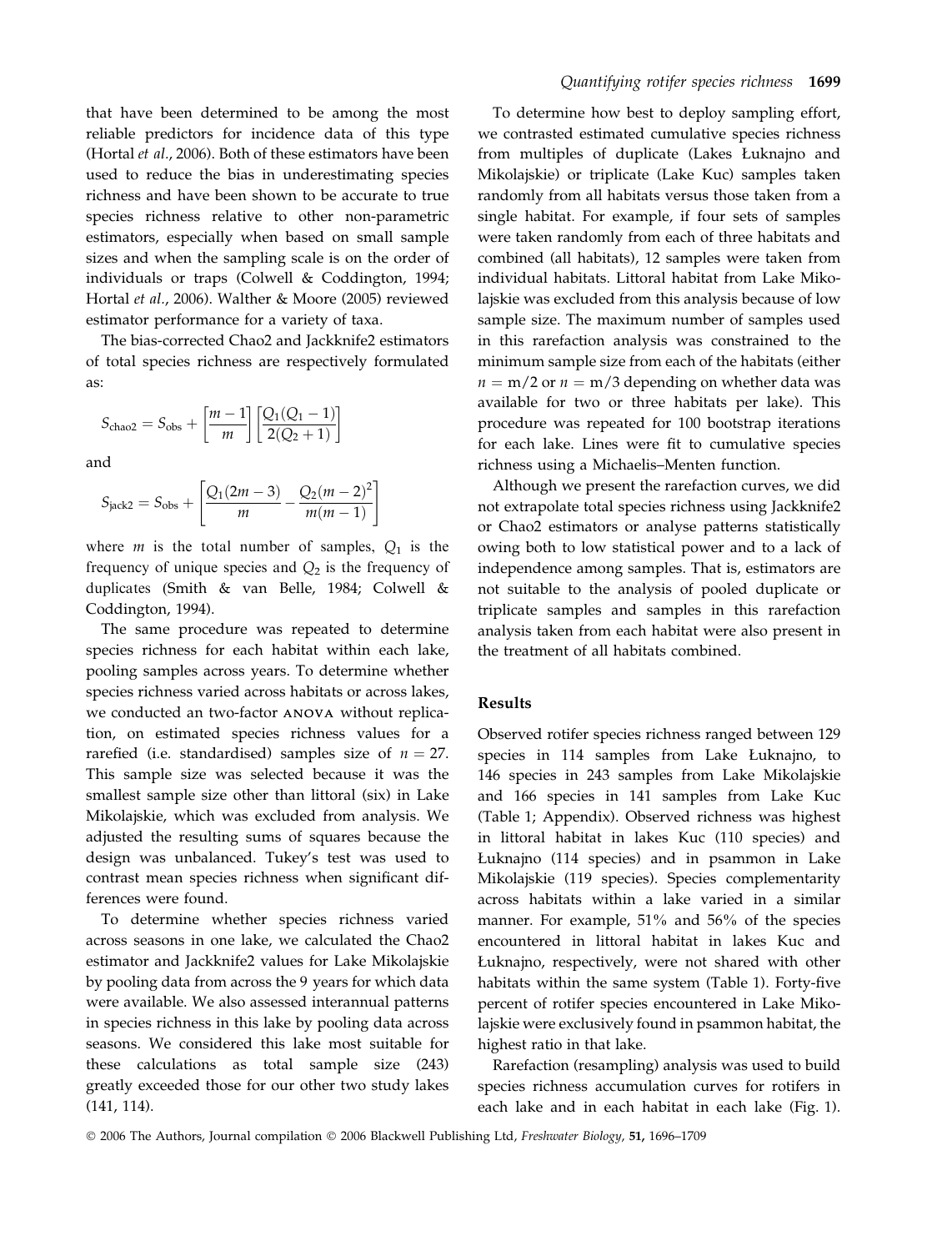| Lake        | Number of<br>species<br>sampled<br>in lake | Habitats<br>sampled | Number<br>of samples | Number of<br>individuals<br>per sample | Number of<br>species<br>present<br>per habitat | Proportion of<br>unique species<br>compared with<br>other habitats |
|-------------|--------------------------------------------|---------------------|----------------------|----------------------------------------|------------------------------------------------|--------------------------------------------------------------------|
| Kuc         | 166                                        | Littoral            | 37                   | 1247                                   | 110                                            | 0.51                                                               |
|             |                                            | Pelagic             | 27                   | 6987                                   | 62                                             | 0.38                                                               |
|             |                                            | Psammon             | 77                   | 4412                                   | 65                                             | 0.46                                                               |
| Łuknajno    | 129                                        | Littoral            | 29                   | 3232                                   | 114                                            | 0.56                                                               |
|             |                                            | Pelagic             | 85                   | 3656                                   | 65                                             | 0.23                                                               |
| Mikolajskie | 146                                        | Littoral            | 6                    | 1207                                   | 63                                             | 0.19                                                               |
|             |                                            | Pelagic             | 107                  | 1042                                   | 43                                             | 0.28                                                               |
|             |                                            | Psammon             | 130                  | 850                                    | 119                                            | 0.45                                                               |

Table 1 Number of species observed, number of samples analysed, number of individuals per sample and the proportion of unique species in each habitat for three Polish lakes

Chao2's species incidence function and the Jackknife2 richness estimator were used to estimate total lake species richness, as well as habitat-specific species richness (Table 2; Fig. 1). Total estimated species number for Lakes Kuc, Łuknajno and Mikolajskie were 206, 171 and 167, respectively, using the Chao2 estimate, and 225, 187 and 183 with the Jackknife2 estimator (Table 2).

In Lake Kuc, the rarefaction curve for littoral habitat rose more steeply and attained a higher value than psammon habitat, which, in turn, exceeded the value for pelagic habitat (Fig. 1). In Lake Łuknajno, the rarefaction curve for littoral habitat rose more steeply than that of pelagic habitat and showed little sign of achieving an asymptote; by contrast, pelagic richness was much better characterised and was asymptotic with all samples considered (Fig. 1). In Lake Mikolajskie, littoral habitat was poorly characterised owing to the dearth of samples (six), but appeared to be highly speciose and perhaps richer than either of the other habitats. Asymptotic patterns were observed for the well-characterised psammon and pelagic habitats, the former estimated to be more than three times richer than the latter (Fig. 1).

A two-way ANOVA without replication was used to assess species accumulation curves for the three habitats in the three lakes, rarefied to only the first 27 samples. Standardised species richness differed significantly across habitats ( $F = 26.3$ , d.f. = 2,2, P = 0.04) but not among lakes  $(F = 4.5, d.f. = 2.2, P =$ 0.18). Species richness in littoral habitat (106 species) was significantly greater than that in either pelagic (51 species) or psammon (61 species) habitats, which did not differ from each other (Tukey HSD,  $q = 9.95$ , d.f. = 2,  $P < 0.05$ ).

Estimated species richness for Lake Mikolajskie in spring was lower than that of autumn, which, in turn was slightly lower than that of summer (Table 3). When rarefied to a sample size of  $n = 33$ , estimated richness was not significantly different as measured by overlapping confidence intervals for  $\hat{S}_{\text{Maofao}}$ . Variability among the Chao2 estimates of seasonal richness was more than twice that of the  $S_{\text{Maofao}}$  estimates  $(CV = 25\%$  and 10%, respectively).

Species richness differences among years for Lake Mikolajskie were much more pronounced than those among seasons. For example, the highest annual Chao2 and Jackknife2 estimators were 362% and 427% greater, respectively, than the lowest annual values, while these differences between seasons were only 70% and 59%, respectively (Tables 3 and 4). Rarefied species richness for 1988 appeared much lower than all other years. Based on overlapping confidence intervals for  $S_{\text{Maofa}}$ , rarefied species richness was similar in a group comprising 1998, 2001 and 2004, and within another group of the remaining years (Table 4). Similar to the pattern observed for seasonal variability, interannual variability in the Chao2 estimate was twice that of the  $S_{\text{Maofao}}$  estimate (CV = 46% and 23%, respectively).

A second set of rarefaction analyses were conducted to determine whether estimated species richness differed with comparable levels of sampling effort expended on a single habitat or across habitats within a lake. In Lake Kuc, cumulative species richness for littoral-only samples paralleled that for whole lake samples and far exceeded values for either psammon or pelagic habitats (Fig. 2). Littoral-only samples from Lake Łuknajno also yielded higher estimated species richness than that of pelagic habitat and from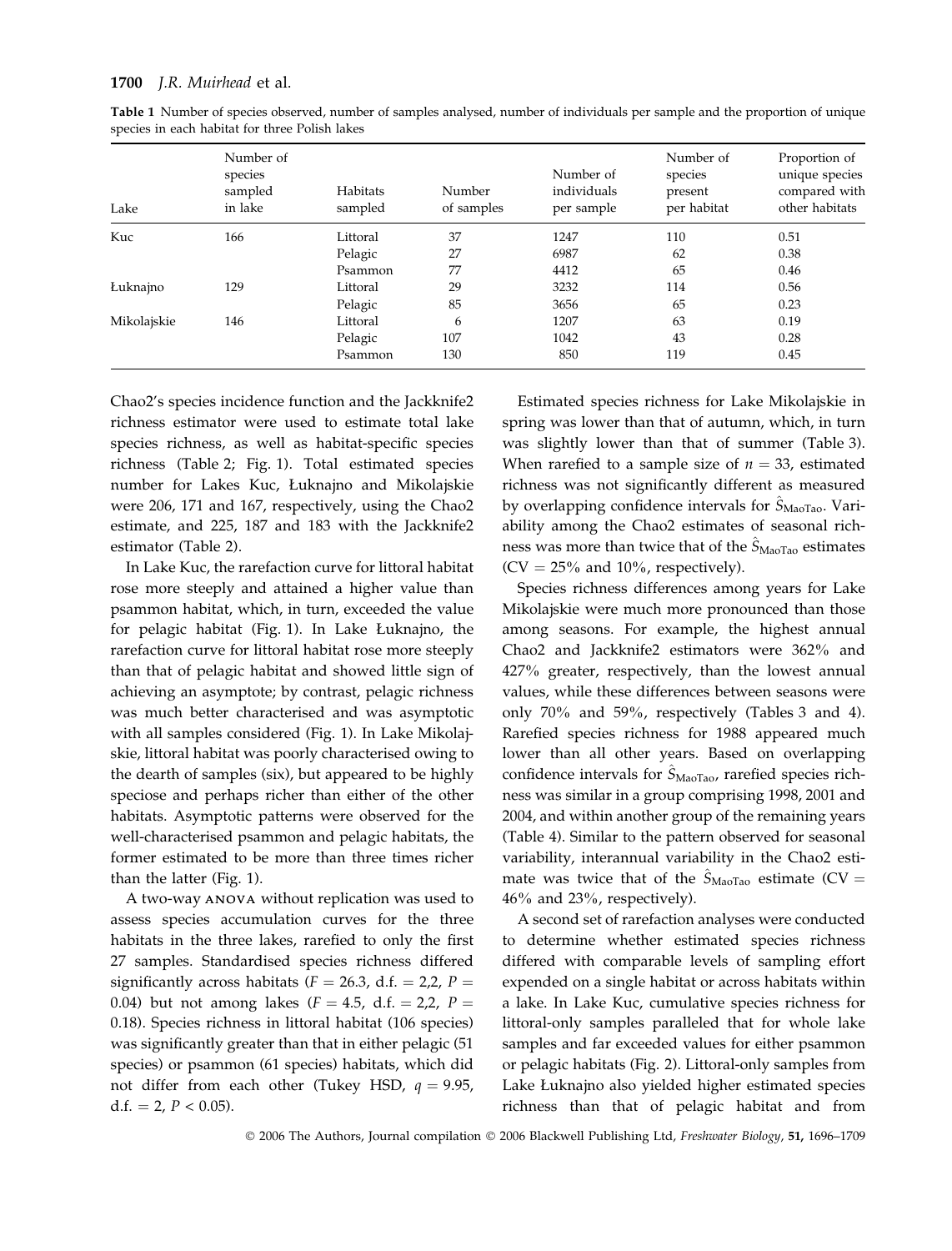

Fig. 1 Sample-based rarefaction curves of rotifer species richness,  $\hat{S}_{\text{Maofao}}$  (with 95% CI) for each habitat. Total species richness in each habitat is indicated by the Chao2 (solid line) and Jackknife2 (dashed line) estimators. Only every 4th point is shown for the curves.

combined littoral and pelagic habitats (owing to the high redundancy of species in the pelagic habitat; Table 1). Psammon-only samples yielded species

Table 2 Sample sizes, rarefied species richness at  $n = 114$ samples  $(\hat{S}_{\text{Maofao}})$  and Chao2 and Jackknife2 estimates of whole lake species richness with samples pooled across dates and habitats

| Lake            | size | Sample $\hat{S}_{MaoTao,n=114}$<br>$(95\% \text{ CI})$ | Chao2 mean<br>$(95\% \text{ CI})$ | Jackknife2 |
|-----------------|------|--------------------------------------------------------|-----------------------------------|------------|
| Kuc             | 141  |                                                        | 159 (148-169) 206 (184-251) 225   |            |
| Łuknajno        | 114  |                                                        | 129 (118-140) 171 (148-224)       | 187        |
| Mikolajskie 243 |      |                                                        | 125 (116-134) 167 (154-196) 183   |            |

Table 3 Seasonal differences in sample sizes, rarefied species richness at  $n = 33 \left( \hat{S}_{\text{Maofao}} \right)$  and Chao2 and Jackkife2 estimates of whole lake species richness for Lake Mikolajskie with samples pooled across habitats. Littoral habitat is excluded from the analysis because of small sample size (six).

| <b>Season</b> | Sample<br>size | $S_{\text{Mao Tao},n=33}$<br>$(95\% \text{ CI})$ | Chao2 mean<br>$(95\% \text{ CI})$ | Jackknife2 |
|---------------|----------------|--------------------------------------------------|-----------------------------------|------------|
| Spring        | 33             | 66 (54–78)                                       | 82 (72-111)                       | 93         |
| Summer        | 88             | $80(69-91)$                                      | 132 (118-166)                     | 148        |
| Autumn        | 116            | 77 (67-88)                                       | 130 (115-171)                     | 142        |

Table 4 Interannual differences in sample sizes, rarefied species richness at  $n = 6$  ( $\hat{S}_{\text{Maofa}}$ ) and Chao2 and Jackkife2 estimates of whole lake species richness for Lake Mikolajskie with samples pooled across habitats. Littoral habitat is excluded from the analysis because of small sample size.

| Year | Sample<br>size | $S_{\text{Mao Tao},n=6}$<br>$(95\% \text{ CI})$ | Chao2<br>mean (95% CI) | Jackknife2 |
|------|----------------|-------------------------------------------------|------------------------|------------|
| 1988 | 6              | $26(17-35)$                                     | $26(26-28)$            | 26         |
| 1997 | 32             | $42(33 - 51)$                                   | $65(63 - 73)$          | 67         |
| 1998 | 13             | $28(19-37)$                                     | $36(34 - 52)$          | 41         |
| 1999 | 21             | $41(32 - 50)$                                   | 72 (64-98)             | 81         |
| 2000 | 22             | $42(33 - 51)$                                   | 79 (68-111)            | 86         |
| 2001 | 14             | $31(22-40)$                                     | $39(37-55)$            | 43         |
| 2002 | 62             | $43(35-52)$                                     | 90 (85-108)            | 100        |
| 2004 | 12             | $27(19-35)$                                     | 56 (40-116)            | 55         |
| 2005 | 36             | 48 (40-56)                                      | 120 (109-143)          | 137        |

richness values comparable to combined psammon and pelagic habitats in Lake Mikolajskie (Fig. 2).

#### Discussion

Species richness of Polish lake rotifer communities differed widely among habitats in this study. In Lakes Kuc and Łuknajno, species richness was greatest in littoral habitats, while in Lake Mikolajskie psammon habitat yielded highest richness values (Fig. 1). It is possible that littoral habitat was also richest in Lake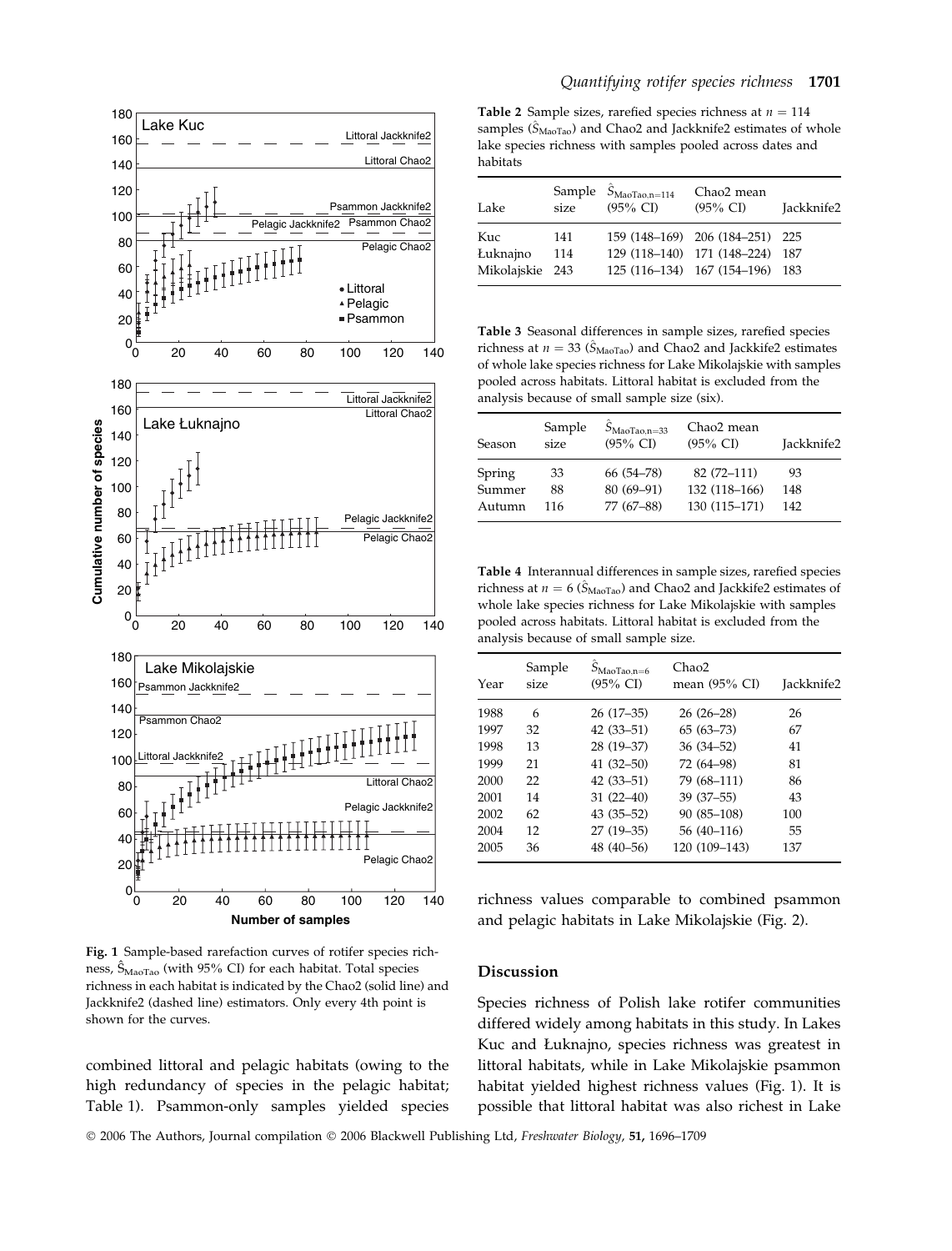

Fig. 2 Sample-based rarefaction curves of mean  $(\pm 1$  SD) rotifer species richness from bootstrapped resampling for separate and pooled habitats. The rarefaction curves were fitted with the Michaelis–Menten function. The dashed line indicates the fitted curve for the species list of all habitats combined. Only every 2nd point is shown for the curves.

Mikolajskie, although low sample size precluded a formal examination of this possibility. In all three lakes, pelagic habitat – ironically the habitat most reported upon in limnological studies – yielded the lowest species richness values. Investigators interested in establishing the total complement of rotifer species in lakes ought to include sampling of littoral areas. In Lake Kuc, for example, comparable levels of sampling in littoral areas or whole lake regions yielded similar species richness values (Fig. 2).

No clear pattern existed with respect to trophic state of a lake and its species richness, as meso-eutrophic Lake Łuknajno had higher diversity than the lakes on either side of the productivity scale. However, Lake Łuknajno is the largest of the three lakes surveyed and previous work has established a positive correlation between area and species richness (Hoffman & Dodson, 2005; Karatayev, Burlakova & Dodson, 2005).

Estimated (Chao2) species richness values for each of the three lakes in our study were slightly to moderately higher than the 150 to 160 species predicted by Dumont & Segers (1996). Total species richness estimated using the Jackknife2 procedure was substantially higher than Dumont & Segers (1996) projections as well as our Chao2 estimations (Table 2). Because our samples spanned across seasons, years and habitats and involved in between 114 and 243 samples per lake and >2000 individuals counted per sample, we are confident that the estimated richness values adequately reflects natural variation in these lakes. By contrast, richness estimates for Lakes Broa and Glubokoe were developed using 12 plankton samples from each lake (Dumont & Segers, 1996); the authors estimated that a minimum of 28 samples would be required from each of these lakes to record total species richness. In addition, our analyses explicitly considered habitat differences. Consequently, the under-reporting that influenced the results for Lake Broa (Dumont & Segers, 1996) should not apply here. Other rarefaction studies illustrate that inclusion of additional samples (i.e. habitats) into simulations results in higher species richness estimates (e.g. Olszewski, 2004). For example, King & Porter (2005) determined that a combination of three capture methods yielded higher cumulative ant species richness estimates than any one of the three methods individually. Likewise, estimated bird species richness in Amazonian lowland forest was greater when two habitat types were combined than when either was considered alone (Wunderle et al., 2006).

Larger interannual than seasonal variation of species richness in Lake Mikolajskie is contrary to results found in Arnott et al. (1998). The coefficient of variation for this lake was nearly twice that of seasonal variation (46% and 25%), unlike the pattern observed for crustacean zooplankton richness for eight Ontario lakes (13% and 16%, respectively, Arnott et al., 1998).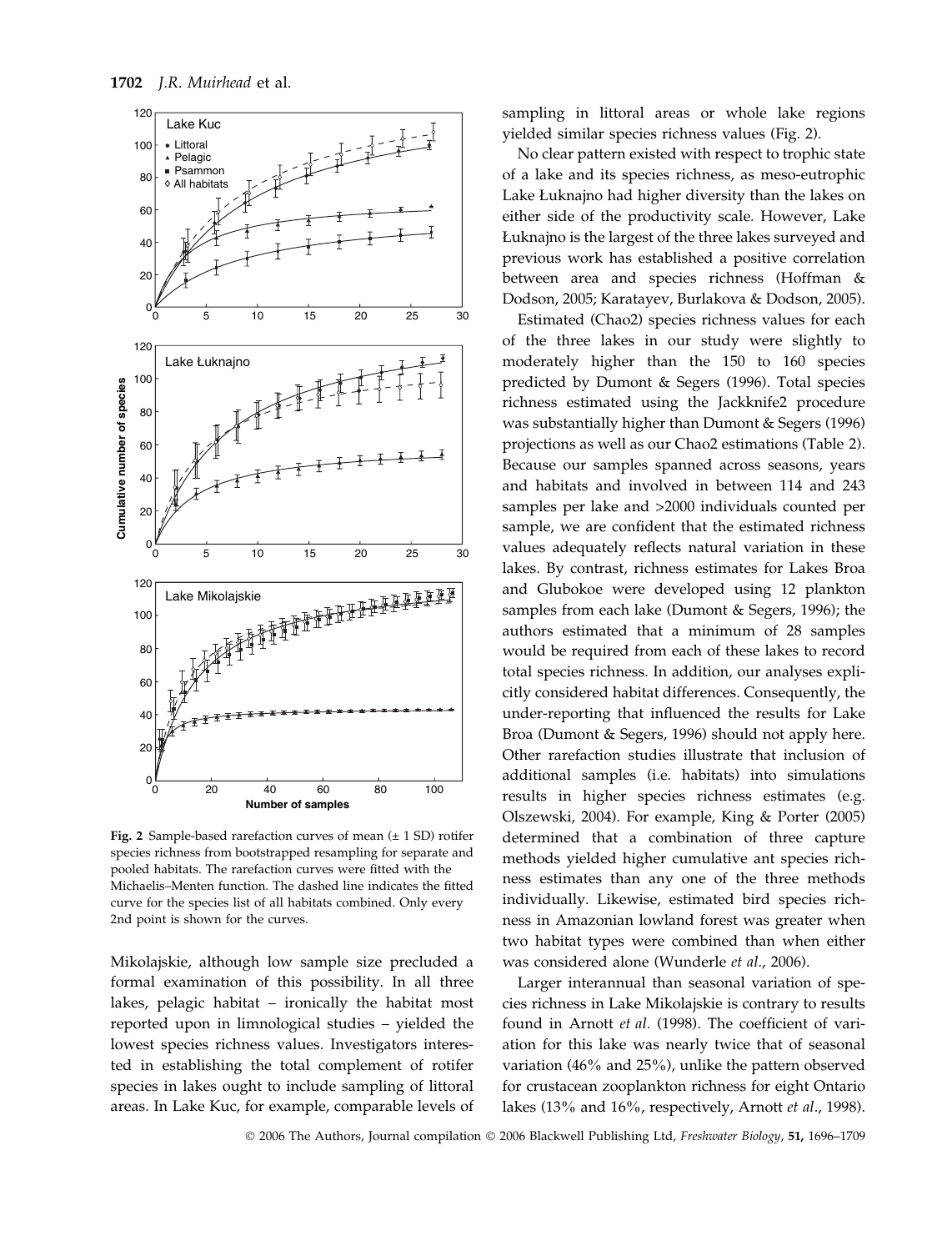Differences between the two studies is largely an artefact resulting from differences in sampling effort, thus a meaningful comparison of the Chao estimators is not recommended unless sampling effort is standardised across studies. Variability in sample sizes for interannual richness estimates for Lake Mikolajskie was 71% (Table 4) whereas Arnott et al. (1998) used a fixed sampling effort of 6 monthly samples. Richness estimators and their variability are heavily influenced by sample size, as estimated species richness increases as a function of increasing sample size.

Both measures of richness used in this study – Chao2's incidence-based estimate and the secondorder Jackknife2 estimator (see Hortal et al., 2006) – yielded results that were quite similar (mean difference 7.6%) and never dissimilar enough to switch the rank order of species richness between habitats. This finding was not unexpected, as Hortal et al. (2006) recommended both of these measures for samples of the type studied here.

Results obtained from this study provide some guidance for sampling strategies, although no clear rules. As sampling intensity increases, so too does the prospect of recording rare species. However, even intensive sampling strategies may provide relatively incomplete faunal lists, depending on the habitat and lake sampled. For example, in 107 samples we recovered between 93% and 98% of estimated rotifer species in pelagic habitat from Lake Mikolajskie and between 93% and 97% of pelagic species in Lake Łuknajno, but only 72% to 78% of taxa in Lake Kuc were recovered in 27 samples (see Fig. 2). Littoral habitats in Lakes Kuc and Łuknajno were sampled with 70–80% and 67–72% completeness with respective sample sizes of 37 and 29. Even the most intensively sampled habitat in this study, psammon in Lake Mikolajskie (130 samples), recovered only 79–89% of estimated species richness. If the lakes analysed here are representative of temperate lake ecosystems, then many studies may significantly under-report species richness because many use sample sizes much smaller than those described here.

Under-reporting of species richness can obscure changes in native biodiversity patterns if such assessments are conducted as part of a conservation strategy. For example, if under-reporting occurred during initial assessments of a lake, then many rare species would never be recognised as inhabitants of the system. If, on the other hand, under-reporting occurred during subsequent investigations, erroneous conclusions could be drawn that rare species had been extirpated. These errors could have profound management implications concerning whether a lake receives protected status based on its assemblage of rare species, or, on the success of programmes intended to protect rare species. This study – which utilised samples collected over a 17-year span and analysed by a single taxonomist – illustrates that most rare species would not be detected with the level of sampling utilised in most studies. While these rare species may contribute little to ecosystem function, they are the cornerstone of conservation programmes and detection of their presence requires intensive sampling.

#### Acknowledgments

We gratefully acknowledge financial support from an Ontario Graduate Scholarship (JRM), NSERC (Canada) CRO grant (M. Lewis and HJM) and an NSERC Discovery grant (HJM).

#### References

- Allen A.P., White T.R., Kaufman P.R. et al. (1999) Concordance of taxonomic richness patterns across multiple assemblages in lakes of the northeastern United States. Canadian Journal of Fisheries and Aquatic Sciences, 56, 739–747.
- Arnott S.E., Magnuson J.J. & Yan N.D. (1998) Crustacean zooplankton species richness: single-and multiple-year estimates. Canadian Journal of Fisheries and Aquatic Sciences, 55, 1573–1582.
- Benson B.J. & Magnuson J.J. (1992) Spatial heterogeneity of littoral fish assemblages in lakes – relation to species-diversity and habitat structure. Canadian Journal of Fisheries and Aquatic Sciences, 49, 1493–1500.
- Bouchard G., Gajewski K. & Hamilton P.B. (2004) Freshwater diatom biogeography in the Canadian arctic archipelago. Journal of Biogeography, 31, 1955–1973.
- Brodzińska B., Jańczak J., Kowalik A. & Sziwa R. (1999) Atlas Jezior Polski, Tom III. [The atlas of Polish lakes, volume 3], Wydawnictwo Naukowe, S. C. Poznań.
- Chao A. (1987). Estimating the population size for capture-recapture data with unequal catchability. Biometrics, 43, 783–791.
- Colwell R.K. (2004) EstimateS: Statistical Estimation of Species Richness and Shared Species from Samples. Version 7.5. Available at http://viceroy.eeb.uconn.edu/estimates.
- Colwell R.K. & Coddington J.A. (1994) Estimating terrestrial biodiversity through extrapolation. Philoso-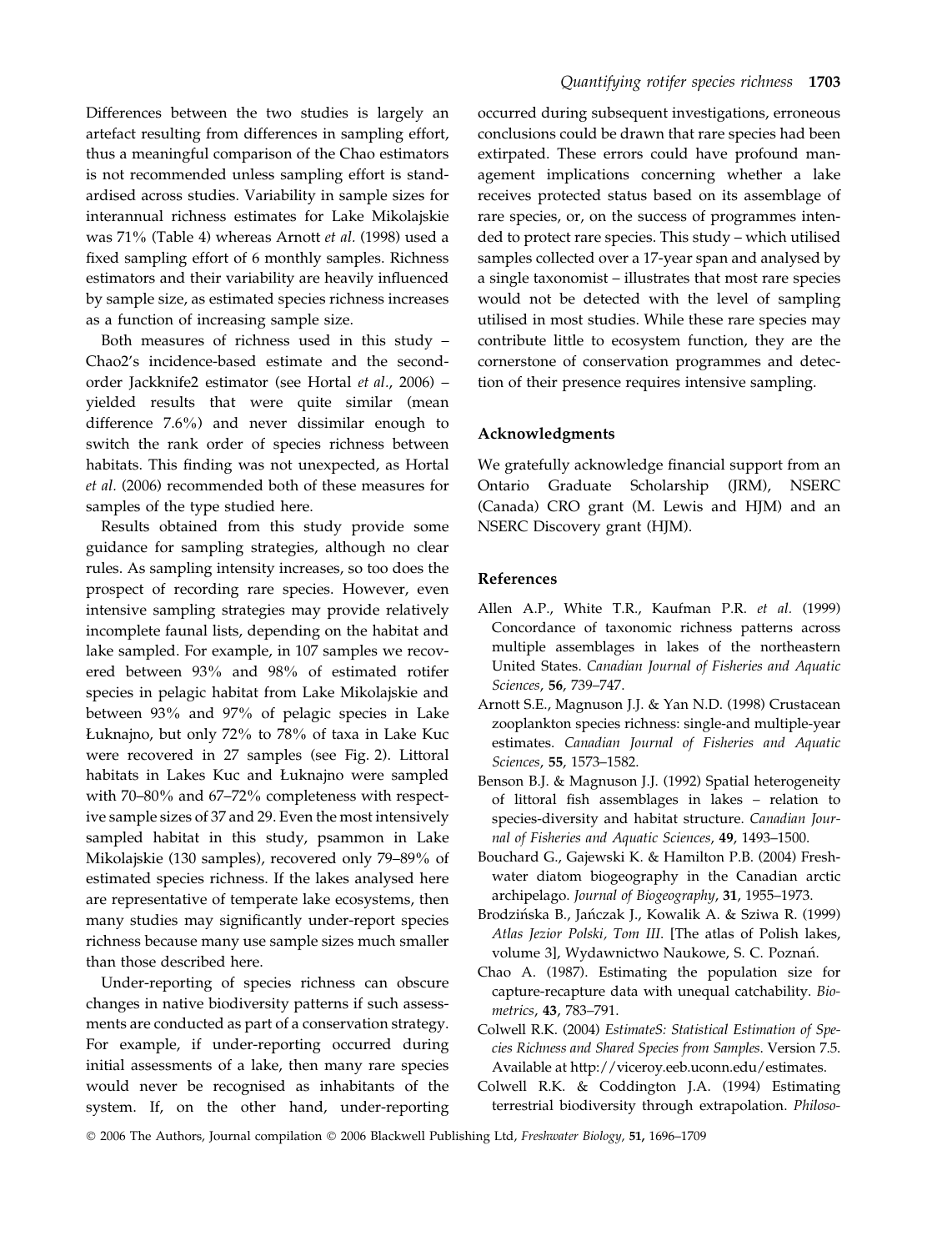phical Transactions of the Royal Society B: Biological Sciences, 345, 101–118.

- Colwell R.K., Mao C.X. & Chang J. (2004) Interpolating, extrapolating, and comparing incidence-based species accumulation curves. Ecology, 85, 2717–2727.
- De Smet W.H. (1996) Rotifera. The Proalidae (Monogononta). In: Guides to the Identification of the Microinvertebrates of the Continental Waters of the World (Eds H. J. Dumont & T. Nogrady), pp. 9.SPB Academic Publishing bv, The Hague, Netherlands.
- De Smet W.H. & Pourriot R. (1997) Rotifera. Vol. 5. The Dicranophoridae and the Ituridae (Monogononta). In: Guides to the Identification of the Microinvertebrates of the Continental Waters of the World (Eds H.J. Dumont & T. Nogrady), pp. 12.SPB Academic Publishing bv, The Hague, Netherlands.
- Dumont H.J. & Segers H. (1996) Estimating lacustrine zooplankton species richness and complementarity. Hydrobiologia, 341, 125–132.
- Ejsmont-Karabin J. (2003) Is sandy beach of the lake an ecotone? Psammon Rotifera in a mesotrophic Lake Kuc (Masurian Lakeland, Northern Poland). Polish Journal of Ecology, 51, 219–2003.
- Ejsmont-Karabin J. (2005) Short time-response of psammic communities of Rotifera to abiotic changes in their habitat. Hydrobiologia, 546, 423–430.
- George K.H. (2005) Sublittoral and bathyal Harpacticoida (Crustacea: Copepoda) of the Magellan region. Composition, distribution and species diversity of selected major taxa. Scientia Marina, 69, 147–158.
- Gotelli N.J. & Colwell R.K. (2001) Quantifying biodiversity: procedures and pitfalls in the measurement and comparison of species richness. Ecology Letters, 4, 379–391.
- Hoffman M.D. & Dodson S.I. (2005) Land use, primary productivity, and lake area as descriptors of zooplankton diversity. Ecology, 86, 255–261.
- Hortal J., Borges P.A.V. & Gaspar C. (2006) Evaluating the performance of species richness estimators: sensitivity to sample grain size. Journal of Animal Ecology, 75, 274–287.
- Karabin A., Ejsmont-Karabin J. & Kornatowska R. (1997) Eutrophication processes in a shallow, macrophytedominated lake – factors influencing zooplankton structure and density in Lake Luknajno (Poland). Hydrobiologia, 342, 401–409.
- Karatayev A.Y., Burlakova L.E. & Dodson S.I. (2005) Community analysis of Belarusian lakes: relationship of species diversity to morphology, hydrology and land use. Journal of Plankton Research, 27, 1045–1053.
- Keating K.A. & Quinn J.F. (1998) Estimating species richness: the Michaelis–Menten model revisited. Oikos, 81, 411–416.
- King J.R. & Porter S.D. (2005) Evaluation of sampling methods and species richness estimators for ants in upland ecosystems in Florida. Environmental Entomology, 34, 1566–1578.
- Koel T.M. (2004) Spatial variation in fish species richness of the Upper Mississippi River system. Transactions of the American Fisheries Society, 133, 984–1003.
- Koste W. (1978) Rotatoria. Vol. 1 + 2. Gebrüder Borntraeger, Berlin, Stuttgart.
- Kutikova L.A. (1970) Kolovratki Fauny SSSR. Izd. Nauka, Leningr, odd., Leningrad.
- McCabe D.J. & Gotelli N.J. (2003) Caddisfly diapause aggregations facilitate benthic invertebrate colonization. Journal of Animal Ecology, 72, 1015–1026.
- Nogrady T., Pourriot R. & Segers H. (1995) Rotifera, Vol. 3: The Notommatidae and The Scariidae. In: Guides to the Identification of the Microinvertebrates of the Continental Waters of the World (Eds H.J. Dumont & J. Nogrady), pp. 8.SPB Academic Publishing bv, The Hague, Netherlands.
- Olszewski T.D. (2004) A unified mathematical framework for the measurement of richness and evenness within and among multiple communities. Oikos, 104, 377–387.
- Papinska K. (1981) Occurrence of filtering Crustacea in the near-bottom and pelagial waters of Mikolajskie Lake. Hydrobiologia, 83, 411–418.
- Pieczynska E., Kolodziejczyk A. & Rybak J.I. (1998) The responses of littoral invertebrates to eutrophicationlinked changes in plant communities. Hydrobiologia, 391, 9–21.
- Segers H. (1995) Rotifera, vol. 2: The Lecanidae (Monogononta). In: Guides to the Identification of the Microinvertebrates of the Continental Waters of the World, (Eds Dumont H.J. & Nogrady T.), pp. 6.SPB Academic Publishing bv, The Hague, Netherlands.
- Shiel R.J. (1995) A Guide to Identification of Rotifers, Cladocerans and Copepods from Australian Inland Waters. Cooperative Research Centre for Freshwater Ecology, Identification Guide No. 3.
- Shiel R.J. & Koste W. (1993) Rotifera from Australian inland waters. IX. Gastropodidae, Synchaetidae, Asplanchnidae (Rotifera: Monogononta). Transactions of the Royal Society of Southern Australia, 117, 111–139.
- Smith E.P. & van Belle G. (1984) Nonparametric estimation of species richness. Biometrics, 40, 119–129.
- Ugland K.I., Gray J.S. & Ellingsen K.E. (2003) The species-accumulation curve and estimation of species richness. Journal of Applied Ecology, 72, 888–897.
- Vallet C. & Dauvin J.-C. (2004) Spatio-temporal changes of the near-bottom mesozooplankton from the English Channel. Journal of the Marine Biological Association of the U.K., 84, 539–546.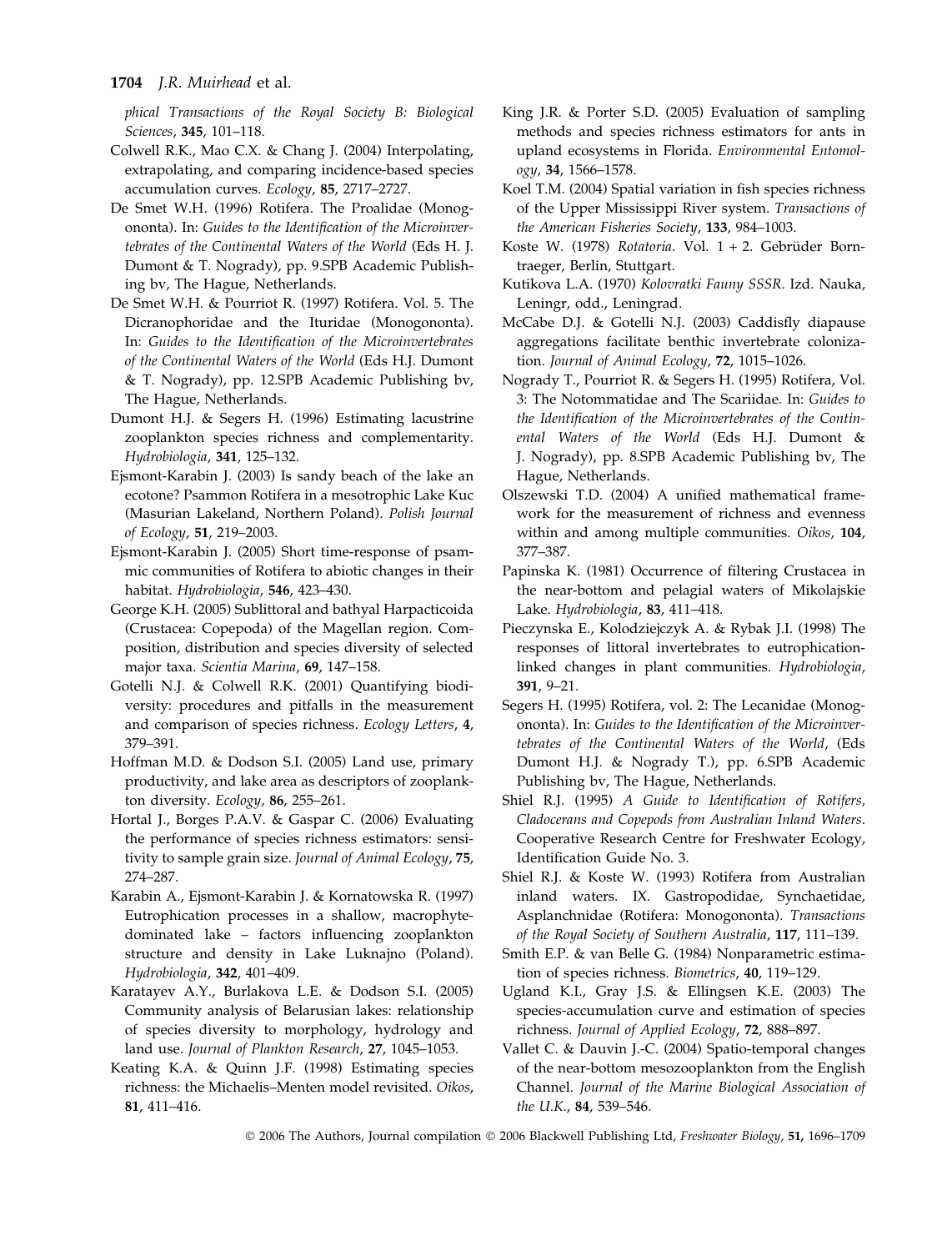- Walther B.A. & Moore J.L. (2005) The concepts of bias, precision and accuracy, and their use in testing the performance of species richness estimators, with a literature review of estimator performance. Ecography, 28, 815–829.
- Willis T.V. & Magnuson J.J. (2000) Patterns in fish species composition across the interface between streams and lakes. Canadian Journal of Fisheries and Aquatic Sciences, 57, 1042–1052.
- Wolfe A.P. (2003) Diatom community responses to late-Holocene climatic variability, Baffin Island, Canada:

a comparison of numerical approaches. Holocene, 13, 29–37.

Wunderle J.M. Jr., Henriques L.M.P. & Willig M.R. (2006) Short-term responses of birds to forest gaps and understory: an assessment of reduced-impact logging in a lowland Amazon forest. Biotropica, 38, 235–255.

(Manuscript accepted 5 July 2006)

Appendix Species list for each habitat within Lakes Kuc, Łuknajno and Mikolajskie. Abbreviations for habitat types are littoral (Lit), pelagic (Pel) and psammon (Psa).

|                                        | L. Kuc      |             |                           | L. Łuknajno    |                | L. Mikolajskie |             |             |
|----------------------------------------|-------------|-------------|---------------------------|----------------|----------------|----------------|-------------|-------------|
| Species                                | Lit         | Pel         | Psa                       | Lit            | Pel            | Lit            | Pel         | Psa         |
| Anuraeopsis fissa (Gosse)              |             |             |                           | x              | $\mathsf x$    | $\mathsf X$    | $\mathsf X$ | $\mathsf X$ |
| Ascomorpha ecaudis Perty               |             | $\mathsf X$ |                           | $\mathbf x$    | $\mathsf X$    |                | $\mathsf X$ |             |
| Ascomorpha ovalis (Bergendal)          | X           | $\mathsf X$ | $\mathsf X$               |                | x              |                | X           | X           |
| Ascomorpha saltans Bartsch             | $\mathsf X$ | $\mathsf X$ |                           | X              | x              |                | $\mathsf X$ | $\mathsf X$ |
| Aspelta circinator (Gosse)             |             |             |                           |                |                |                |             | $\mathsf X$ |
| Asplanchna brightwelli Gosse           |             |             |                           | X              | $\mathsf X$    |                | X           |             |
| Asplanchna herricki De Guerne          |             |             |                           | $\mathsf x$    |                |                |             |             |
| Asplanchna priodonta Gosse             |             | $\mathsf X$ |                           | $\mathsf x$    | $\mathsf X$    |                | $\mathsf X$ | X           |
| Brachionus angularis Gosse             | $\mathsf X$ | $\mathsf X$ |                           | $\mathsf X$    | $\mathsf X$    |                | $\mathsf X$ | $\mathsf X$ |
| Brachionus calyciflorus Pallas         |             | $\mathsf X$ |                           | $\mathsf X$    | $\mathsf X$    |                | $\mathsf X$ |             |
| Brachionus quadridentatus Hermann      |             |             |                           | $\mathsf X$    |                |                |             | X           |
| Bryceella tenella (Bryce)              |             |             |                           |                |                |                |             | $\mathsf X$ |
| Cephalodella apocolea Myers            | X           |             |                           | X              |                | $\mathsf X$    |             |             |
| Cephalodella auriculata (Müller)       | $\mathsf X$ | $\mathsf X$ | $\mathsf X$               | $\mathsf X$    | $\mathsf x$    | $\mathsf X$    |             | X           |
| Cephalodella catellina (Müller)        | $\mathsf X$ |             | $\boldsymbol{\mathsf{x}}$ | $\pmb{\times}$ | $\pmb{\times}$ | $\mathsf X$    |             | $\mathsf X$ |
| Cephalodella compacta Wiszniewski      |             |             | $\mathsf X$               |                |                |                |             | X           |
| Cephalodella eva (Gosse)               | $\mathsf X$ | $\mathsf X$ |                           | $\mathsf x$    |                | $\mathsf X$    |             | X           |
| Cephalodella exigua (Gosse)            | $\mathsf x$ |             |                           | $\mathsf x$    |                | $\mathsf X$    |             | $\mathsf X$ |
| Cephalodella forficula (Ehrenberg)     | x           |             |                           | $\mathsf X$    |                |                |             | X           |
| Cephalodella gibba (Ehrenberg)         | X           |             | X                         | $\mathsf X$    | $\mathsf X$    | $\mathsf X$    |             | X           |
| Cephalodella gibboides Wulfert         | $\mathsf X$ |             | $\mathsf X$               |                |                |                |             |             |
| Cephalodella gigantea Remane           |             |             |                           |                |                |                |             | X           |
| Cephalodella gracilis (Ehrenberg)      | $\mathsf X$ |             | $\mathsf X$               | $\mathsf x$    |                |                |             |             |
| Cephalodella hoodi (Gosse)             |             |             |                           |                |                | $\mathsf X$    |             | $\mathsf X$ |
| Cephalodella hyalina Myers             |             |             |                           | $\mathsf X$    |                |                |             |             |
| Cephalodella intuta Myers              | X           |             |                           |                |                |                |             |             |
| Cephalodella limosa Wulfert            | $\mathsf X$ |             |                           |                |                |                |             |             |
| Cephalodella megalocephala (Glasscott) |             |             |                           |                |                | X              |             |             |
| Cephalodella megalotrocha Wiszniewski  | X           |             |                           |                |                |                |             | X           |
| Cephalodella misgurnus Wulfert         |             |             | $\mathbf{x}$              |                |                |                |             |             |
| Cephalodella nana Myers                |             |             |                           | x              |                |                |             |             |
| Cephalodella reimanni Donner           | X           |             |                           |                |                | $\mathsf X$    |             | X           |
| Cephalodella sterea (Gosse)            | $\mathsf X$ | $\mathsf X$ |                           | $\mathsf X$    |                | $\mathsf X$    |             | $\mathsf X$ |
| Cephalodella tachyphora Myers          |             |             |                           |                |                |                |             | X           |
| Cephalodella tantilloides Hauer        |             |             |                           | $\mathsf x$    |                |                |             |             |
| Cephalodella tenuior (Gosse)           | $\mathsf X$ |             | $\mathsf X$               | $\mathsf x$    |                | X              |             | X           |
| Cephalodella tenuiseta (Burn)          |             |             | $\boldsymbol{\mathsf{x}}$ | $\mathsf x$    |                |                |             | $\mathsf X$ |
| Cephalodella ventripes (Dixon-Nuttall) | X           | $\mathsf X$ |                           | X              |                | X              |             | X           |
| Collotheca algicola (Hudson)           |             |             |                           | $\mathsf X$    |                |                |             |             |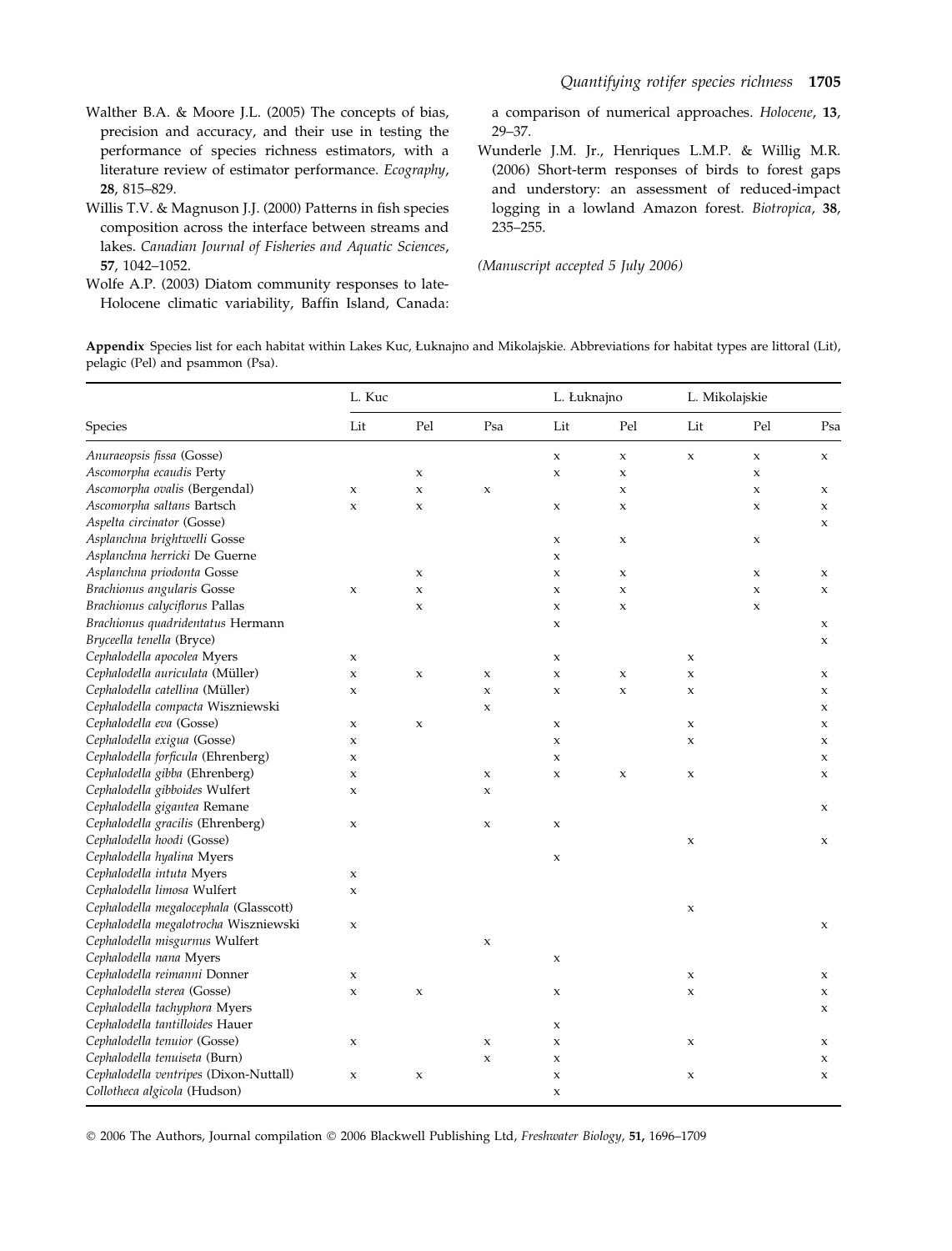# 1706 J.R. Muirhead et al.

### Appendix (Continued)

|                                                                            | L. Kuc      |             |             | L. Łuknajno |     | L. Mikolajskie |                |     |
|----------------------------------------------------------------------------|-------------|-------------|-------------|-------------|-----|----------------|----------------|-----|
| Species                                                                    | Lit         | Pel         | Psa         | Lit         | Pel | Lit            | Pel            | Psa |
| Collotheca ambigua (Hudson)                                                |             |             |             | $\mathsf X$ |     |                |                |     |
| Collotheca campanulata (Dobie)                                             | x           |             |             | X           |     |                |                |     |
| Collotheca libera (Zacharias)                                              |             | X           |             |             |     |                | X              | X   |
| Collotheca mutabilis (Hudson)                                              | $\mathsf x$ | X           |             | X           | x   |                | $\pmb{\times}$ | X   |
| Collotheca ornata (Ehrenberg)                                              | x           |             |             |             |     |                |                | X   |
| Collotheca pelagica (Rousselet)                                            |             | X           |             | X           | x   |                | X              | X   |
| Collotheca sp.                                                             |             | $\mathsf X$ |             |             |     |                |                |     |
| Collotheca trilobata (Collins)                                             |             |             |             | X           |     |                |                |     |
| Collotheca wiszniewskii Varga                                              |             |             | $\mathsf X$ |             |     |                |                | X   |
| Colurella adriatica Ehrenberg                                              | $\mathsf x$ | X           | $\mathsf X$ | x           | x   | X              |                | X   |
| Colurella colurus (Ehrenberg)                                              |             |             | $\mathsf x$ | X           | x   | $\mathsf X$    |                | X   |
| Colurella geophila Donner                                                  |             |             |             |             |     |                |                | X   |
| Colurella hindenburgi Steinecke                                            |             |             | $\mathsf X$ | x           |     |                |                | X   |
| Colurella obtusa (Gosse)                                                   | X           | $\mathsf X$ | $\mathsf x$ | X           | x   | $\mathsf X$    |                | X   |
| Colurella sulcata (Stenroos)                                               | X           |             |             | X           |     |                |                |     |
| Colurella uncinata (Müller)                                                | X           | $\mathsf X$ | $\mathsf X$ | X           | X   | X              |                | X   |
| Conochiloides natans (Seligo)                                              |             | $\mathsf X$ |             |             | x   |                | x              |     |
| Conochilus hippocrepis (Schrank)                                           | x           | $\mathsf X$ |             |             |     | x              | $\mathsf x$    |     |
| Conochilus unicornis Rousselet                                             | $\mathbf x$ | $\mathsf X$ |             | X           | x   | $\mathsf X$    | $\mathsf x$    | X   |
| Dicranophorus capucinus Harr. et Myers                                     |             |             | X           |             |     |                |                | X   |
| Dicranophorus forcipatus (Müller)                                          |             |             |             | X           |     |                |                | X   |
| Dicranophorus grandis (Ehrenberg)                                          | X           |             |             | $\mathsf x$ |     |                |                | X   |
| Dicranophorus hercules Wiszniewski                                         |             |             | $\mathsf X$ | $\mathsf x$ |     |                |                | X   |
| Dicranophorus leptodon Wiszniewski                                         |             |             | $\mathsf X$ |             |     |                |                |     |
| Dicranophorus longidactylum Fadeev                                         |             |             |             |             |     |                |                |     |
| Dicranophorus luetkeni (Bergendal)                                         |             |             | $\mathsf X$ |             |     |                |                | X   |
| Dicranophorus robustus (Harr. et Myers)                                    |             |             |             |             |     |                |                | X   |
|                                                                            |             |             |             |             |     |                |                | X   |
| Dicranophorus rostratus (Dix.-Nut. et F.)<br>Dicranophorus secretus Donner |             |             |             | X           |     |                |                | X   |
| Encentrum acrodon Wulfert                                                  |             |             |             |             |     |                |                | X   |
|                                                                            |             |             |             | x           |     |                |                |     |
| Encentrum diglandula (Zavadovsky)<br>Encentrum marinum (Dujardin)          |             |             |             |             |     |                |                | X   |
| Encentrum sutor Wiszniewski                                                |             |             | X           | X           |     |                |                | X   |
| Encentrum uncinatum (Milne)                                                |             |             |             |             |     | x              |                | X   |
|                                                                            |             |             | X           |             |     |                |                |     |
| Erignatha clastopis (Gosse)                                                | x           |             |             |             |     | x              |                | X   |
| Euchlanis contorta (Wulfert)                                               |             |             |             |             |     |                |                | X   |
| Euchlanis dapidula Parise                                                  |             |             |             | x           |     |                |                | X   |
| Euchlanis deflexa Gosse                                                    | $\mathsf x$ | $\mathsf X$ |             | $\mathsf x$ | x   | X              |                |     |
| Euchlanis dilatata Ehrenberg                                               | X           | X           |             | X           | x   | X              | x              | X   |
| Euchlanis incisa Carlin                                                    | x           |             |             |             |     |                |                | x   |
| Euchlanis lyra Hudson                                                      |             |             |             |             |     | x              |                | X   |
| Euchlanis meneta Myers                                                     |             |             |             | x           |     |                |                |     |
| Euchlanis oropha Gosse                                                     |             |             |             |             |     |                |                | X   |
| Euchlanis triquetra Ehrenberg                                              | x           |             |             |             |     |                |                |     |
| Filinia longiseta (Ehrenberg)                                              |             |             |             |             |     |                | x              | X   |
| Filinia terminalis (Plate)                                                 |             | X           |             | X           | x   |                | $\mathsf X$    | X   |
| Floscularia janus (Hudson)                                                 | x           |             |             | X           |     |                |                |     |
| Gastropus stylifer Imhof                                                   | x           | $\mathsf X$ |             | x           | X   | $\mathsf X$    | x              | X   |
| Harringia eupoda (Gosse)                                                   | x           |             |             |             |     |                |                |     |
| Hexarthra mira (Hudson)                                                    |             |             |             | X           |     |                |                |     |
| Kellicottia longispina (Kellicott)                                         | x           | x           |             | X           | x   | X              | x              | X   |
| Keratella cochlearis (Gosse)                                               | $\mathsf X$ | $\mathsf X$ |             | X           | X   | $\mathsf X$    | $\mathsf X$    | X   |
| Keratella hiemalis Carlin                                                  |             | $\mathsf X$ |             |             | x   |                | X              |     |
| Keratella quadrata (Müller)                                                |             | $\mathsf X$ |             | x           | x   |                | x              | X   |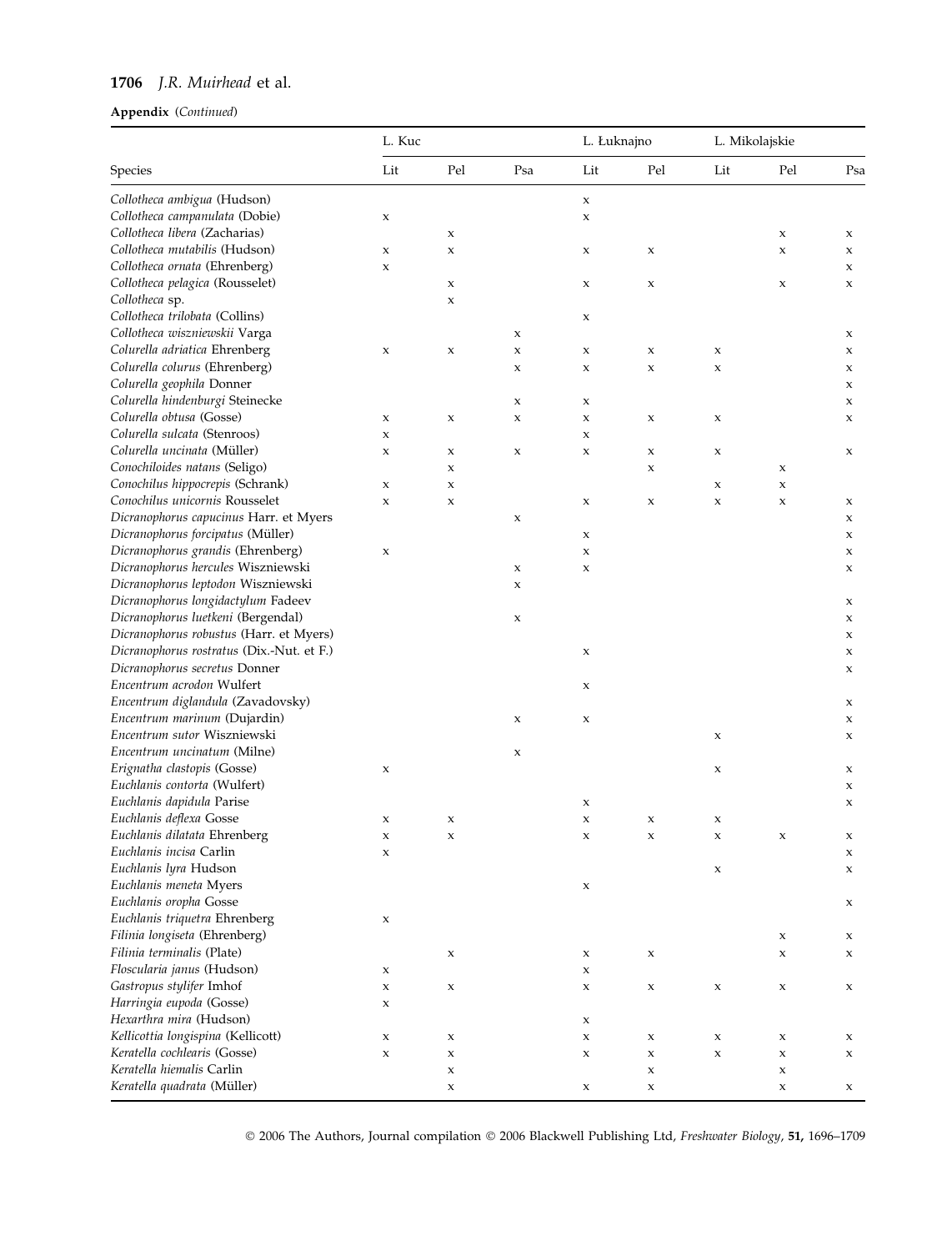#### Appendix (Continued)

|                                      | L. Kuc      |                           |             | L. Łuknajno |             | L. Mikolajskie |     |     |
|--------------------------------------|-------------|---------------------------|-------------|-------------|-------------|----------------|-----|-----|
| Species                              | Lit         | Pel                       | Psa         | Lit         | Pel         | Lit            | Pel | Psa |
| Keratella testudo (Ehrenberg)        |             |                           |             |             | $\mathsf X$ |                |     |     |
| Keratella valga (Ehrenberg)          |             |                           |             |             | $\mathsf X$ |                |     |     |
| Kostea wockei (Koste)                |             |                           |             |             |             |                |     | X   |
| Lacinularia flosculosa (Müller)      | x           |                           |             |             |             |                |     |     |
| Lecane aculeata (Jakubski)           |             |                           | X           |             |             |                |     |     |
| Lecane arcuata (Bryce)               |             |                           | $\mathsf X$ |             |             |                |     | X   |
| Lecane arcula Harring                | x           | $\mathsf X$               |             | X           |             |                |     |     |
| Lecane bifurca (Bryce)               | x           |                           |             |             |             |                |     | X   |
| Lecane bulla (Gosse)                 | X           | $\boldsymbol{\mathsf{x}}$ | X           | X           | X           |                |     | X   |
| Lecane clara (Bryce)                 |             |                           |             |             |             |                |     | X   |
| Lecane closterocerca (Schmarda)      | X           | $\boldsymbol{\mathsf{X}}$ | X           | X           | X           | X              |     | X   |
| Lecane curvicornis (Murray)          | x           |                           |             |             |             |                |     |     |
| Lecane depressa (Bryce)              | X           |                           |             |             |             |                |     |     |
| Lecane flexilis (Gosse)              | x           | $\mathsf X$               | x           | x           | X           | x              |     | X   |
| Lecane furcata (Murray)              | x           |                           | X           | X           |             | X              |     | X   |
| Lecane gwileti (Tarnogradski)        |             |                           | x           |             | x           |                |     |     |
| Lecane hamata (Stokes)               | x           | $\boldsymbol{\mathsf{x}}$ | X           | X           |             | X              |     | X   |
| Lecane inermis (Bryce)               |             |                           |             | $\mathsf x$ |             | x              |     |     |
| Lecane intrasinuata (Olofsson)       | x           |                           | X           |             |             | X              |     |     |
| Lecane latissima Yamamoto            |             |                           | X           |             |             |                |     |     |
| Lecane levistyla (Olofsson)          |             |                           | X           |             |             |                |     | X   |
| Lecane ludwigii (Eckstein)           | x           | $\mathsf x$               |             |             |             |                |     | X   |
| Lecane luna (Müller)                 | x           | $\mathsf X$               | x           | $\mathsf x$ | X           | x              |     | X   |
| Lecane lunaris (Ehrenberg)           | x           |                           | X           | $\mathsf x$ | $\mathsf X$ | $\mathsf X$    |     | X   |
| Lecane nana (Murray)                 | x           |                           |             |             |             |                |     | X   |
| Lecane opias (Harring et Myers)      |             |                           | x           |             |             |                |     |     |
| Lecane paxiana Hauer                 | x           |                           |             |             |             |                |     |     |
| Lecane perpusilla (Hauer)            | x           |                           | x           |             |             |                |     |     |
| Lecane psammophila (Wiszniewski)     |             |                           | x           |             |             |                |     | X   |
| Lecane pyriformis (Daday)            | x           |                           |             | x           |             |                |     | X   |
| Lecane quadridentata (Ehrenberg)     | X           |                           |             |             |             |                |     |     |
| Lecane scutata (Harring et Myers)    | X           |                           | X           |             |             |                |     | x   |
| Lecane stenroosi (Meissner)          |             |                           | x           |             |             |                |     | X   |
| Lecane stichaea (Harring)            |             |                           |             |             |             |                |     | X   |
| Lecane subtilis (Harring et Myers)   |             |                           | x           |             |             |                | X   |     |
| Lecane tenuiseta (Harring)           | x           | $\mathsf X$               | X           | $\mathsf X$ |             |                |     |     |
| Lepadella acuminata (Ehrenberg)      | x           |                           | x           | x           |             | X              |     | x   |
| Lepadella ehrenbergi (Perty)         | X           | X                         |             |             |             |                |     |     |
| Lepadella elliptica (Wulfert)        | x           |                           | x           |             |             |                |     |     |
| Lepadella heterodactyla Faddev       |             | $\mathsf X$               |             |             |             |                |     |     |
| Lepadella ovalis (Müller)            |             | $\mathsf X$               | x           | x           |             |                |     |     |
| Lepadella patella (Müller)           | x           | $\mathsf X$               | X           | $\mathsf X$ | $\mathsf X$ | $\mathsf X$    |     | x   |
| Lepadella quadricarinata (Stenroos)  | X           |                           | x           |             |             | X              |     | x   |
| Lepadella rhomboides (Gosse)         |             |                           |             | X           |             |                |     |     |
| Lepadella triptera Ehrenberg         | x           |                           |             | X           |             | X              |     | x   |
| Lindia euchromatica Edmondson        | X           |                           |             | $\mathsf X$ |             | X              |     |     |
| Lindia torulosa Dujardin             | x           |                           | x           |             |             |                |     | x   |
| Lindia truncata (Jennings)           | X           |                           | $\mathsf X$ | $\mathsf X$ |             | $\mathsf X$    |     |     |
| Lophocharis oxysternoon (Gosse)      |             |                           |             | $\mathsf X$ |             |                |     |     |
| Lophocharis salpina (Ehrenberg)      | x           | $\mathsf X$               |             | x           | $\mathsf x$ |                |     | x   |
| Monommata dentata Wulfert            | X           |                           |             |             |             |                |     |     |
| Monommata longiseta (Müller)         | $\mathsf x$ |                           |             | $\mathsf X$ | X           | X              |     | X   |
| Myersinella tetraglena (Wiszniewski) |             |                           | x           |             |             |                |     |     |
| Mytilina crassipes (Lucks)           | x           |                           |             |             |             |                |     |     |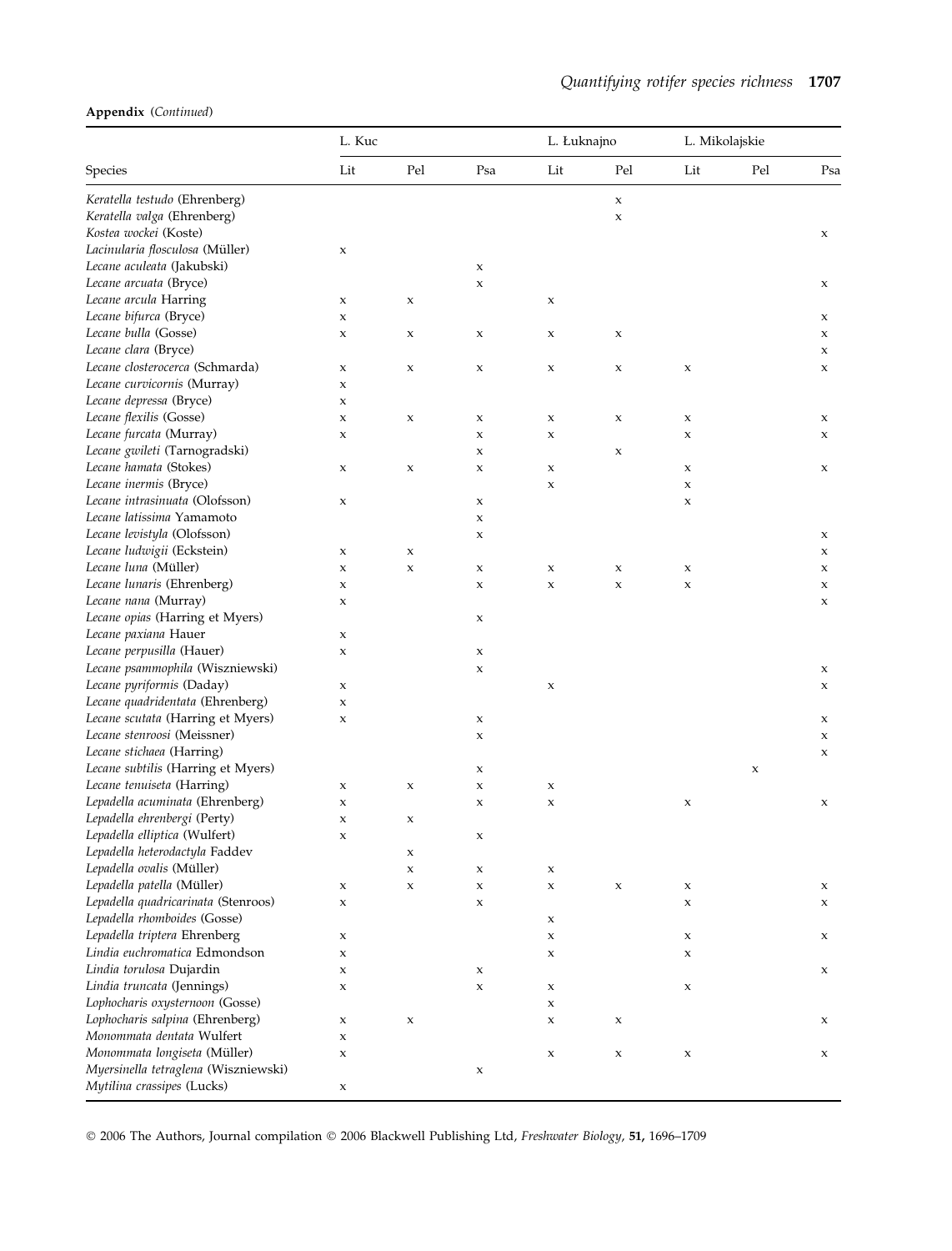# 1708 J.R. Muirhead et al.

## Appendix (Continued)

|                                         | L. Kuc                    |             | L. Łuknajno |                           | L. Mikolajskie |             |             |     |
|-----------------------------------------|---------------------------|-------------|-------------|---------------------------|----------------|-------------|-------------|-----|
| Species                                 | Lit                       | Pel         | Psa         | Lit                       | Pel            | Lit         | Pel         | Psa |
| Mytilina mucronata (Müller)             |                           |             |             |                           | X              |             |             |     |
| Mytilina ventralis (Ehrenberg)          | X                         |             |             | x                         |                | $\mathsf X$ |             |     |
| Notholca acuminata (Ehrenberg)          |                           |             |             |                           | x              |             |             | x   |
| Notholca foliacea (Ehrenberg)           |                           | X           | X           |                           | x              | $\mathsf X$ |             | X   |
| Notholca labis Gosse                    |                           | $\mathsf x$ |             |                           | x              |             | $\mathsf X$ | X   |
| Notholca squamula (Müller)              |                           | X           |             |                           |                |             | X           | X   |
| Notommata aurita (Müller)               | X                         |             | X           |                           |                |             |             | X   |
| Notommata cyrtopus Gosse                | X                         |             | $\mathsf X$ | $\boldsymbol{\mathsf{x}}$ |                | x           |             | X   |
| Notommata doneta Harring et Myers       | $\mathsf x$               |             |             |                           |                |             |             |     |
| Notommata glyphura Wulfert              |                           |             | x           |                           |                |             |             |     |
| Notommata omentata Wulfert              | X                         |             |             |                           |                |             |             |     |
| Notommata silpha (Gosse)                |                           |             |             |                           |                |             |             |     |
|                                         | X                         |             |             |                           |                |             |             |     |
| Notommata tripus Ehrenberg              | X                         |             |             |                           |                |             |             |     |
| Paradicranophorus aculeatus (Neis.-Sh.) |                           |             |             |                           |                |             |             | X   |
| Plationus patulus (Müller)              |                           |             |             | $\mathsf x$               | x              |             |             |     |
| Platyias quadricornis (Ehrenberg)       | X                         |             |             |                           |                |             |             |     |
| Pleurotrocha petromyzon Ehrenberg       | $\mathsf x$               | $\mathsf x$ |             |                           |                |             |             |     |
| Pleurotrocha robusta (Glasscott)        | X                         |             |             |                           |                |             |             |     |
| Ploesoma hudsoni (Imhof)                |                           | X           | X           | $\boldsymbol{\mathsf{x}}$ | x              |             |             |     |
| Polyarthra dolichoptera Idelson         |                           | x           |             | $\mathsf X$               | x              |             | X           | X   |
| Polyarthra euryptera Wierzejski         |                           |             |             |                           | x              |             | X           |     |
| Polyarthra luminosa Kutikova            |                           | X           |             |                           |                |             |             |     |
| Polyarthra major Burckhardt             | X                         | x           |             | x                         | x              | X           | X           | X   |
| Polyarthra remata Skorikov              |                           | X           |             | X                         | x              | X           | X           | X   |
| Polyarthra vulgaris Carlin              | X                         | X           |             | X                         | x              | X           | X           | X   |
| Pompholyx sulcata Hudson                |                           | X           |             | X                         | x              | x           | X           | X   |
| Proales decipiens (Ehrenberg)           |                           |             |             | X                         |                |             |             |     |
| Proales fallaciosa Wulfert              | X                         |             |             |                           |                |             |             |     |
| Proales gigantea (Glascott)             |                           |             |             | X                         |                |             |             |     |
| Proales globulifera (Hauer)             | $\mathsf x$               |             |             |                           |                |             |             |     |
| Proales minima (Montet)                 |                           |             | X           |                           |                | X           |             | X   |
| Proales wesenbergi Wulfert              |                           |             | X           |                           |                |             |             |     |
| Proalides tentaculatus De Beauchamp     |                           |             |             |                           |                |             | $\mathsf X$ |     |
| Ptygura beauchampi Edmondson            | X                         |             |             | x                         |                |             |             |     |
| Ptygura longicornis (Davis)             |                           |             |             | X                         |                |             |             |     |
| Ptygura melicerta Ehrenberg             | X                         |             |             | X                         |                | x           |             |     |
| Ptygura pilula (Cubitt)                 | x                         |             |             |                           |                |             |             |     |
| Ptygura velata (Gosse)                  | $\boldsymbol{\mathsf{X}}$ |             |             |                           |                |             |             |     |
| Scaridium longicaudum (Müller)          | $\boldsymbol{\mathsf{X}}$ |             |             | X                         |                | X           |             |     |
| Sinantherina socialis (L.)              |                           |             |             | $\mathsf X$               |                |             |             |     |
| Squatinella bifurca (Bolton)            | $\boldsymbol{\mathsf{x}}$ |             |             | $\mathsf X$               |                |             |             |     |
| Squatinella rostrum (Schmarda)          |                           |             |             |                           |                | X           |             |     |
| Stephanoceros fimbriatus (Goldfuss)     | $\boldsymbol{\mathsf{x}}$ |             |             |                           |                |             |             |     |
| Synchaeta kitina Rousselet              | X                         | x           |             | x                         | x              | x           | $\mathsf x$ | x   |
| Synchaeta lakowitziana Lucks            |                           | X           |             | $\mathsf X$               | X              |             | $\mathsf x$ | X   |
| Synchaeta oblonga Ehrenberg             |                           |             |             | x                         | x              | x           |             | X   |
| Synchaeta pectinata Ehrenberg           |                           |             |             | $\mathsf x$               |                |             | $\mathsf x$ | X   |
| Synchaeta stylata Wierzejski            |                           | x           |             |                           | x              |             |             |     |
|                                         |                           |             |             | x                         |                |             |             |     |
| Synchaeta tremula (Müller)              |                           | $\mathsf X$ |             | X                         | x              |             | $\mathsf x$ |     |
| Taphrocampa annulosa Gosse              | $\boldsymbol{\mathsf{x}}$ |             |             |                           |                |             |             |     |
| Testudinella carlini Bartos             | $\mathsf x$               |             |             |                           |                |             |             |     |
| Testudinella parva (Ternetz)            | X                         |             |             | x                         |                |             |             |     |
| Testudinella patina (Hermann)           | X                         |             |             | $\mathsf x$               | x              |             |             |     |
| Testudinella truncata (Gosse)           | $\mathsf x$               |             |             |                           |                | X           |             | X   |